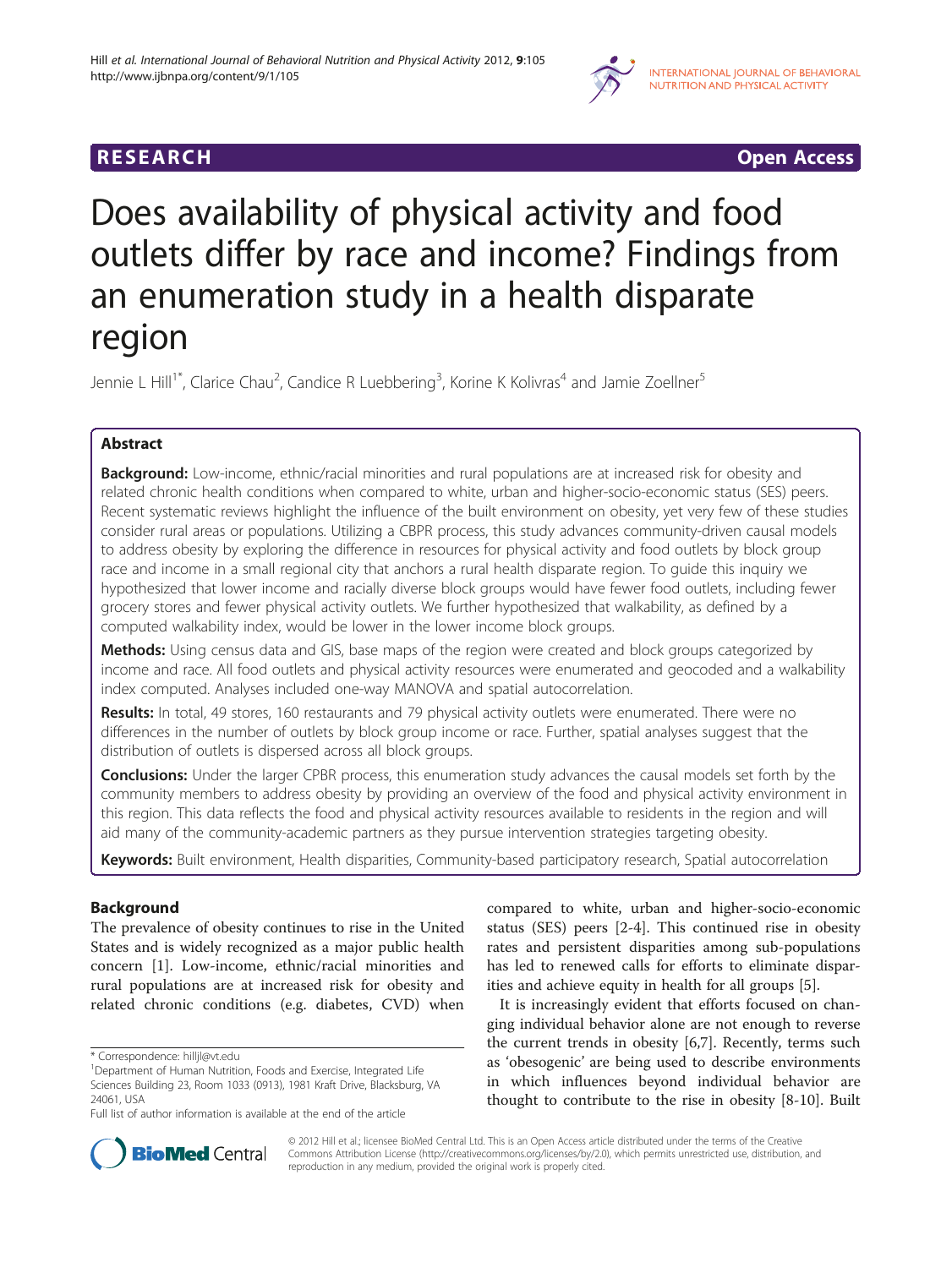environments can be defined as the physical or humanmade features of a neighborhood, roadways, buildings, food sources and recreation spaces [[11](#page-8-0),[12](#page-8-0)]. Features of the built environment that facilitate or hinder healthy lifestyles such as physical activity and food choices include land-use, walkability, and available space and resources for activity [\[13\]](#page-8-0).

In health research, there is a long history and supporting evidence for the influence of 'place' on health [\[14](#page-8-0)]. A relevant concept for public health research is that of deprivation amplification. In brief, deprivation amplification posits that persons who are poor, tend to live in areas that are poor, and are exposed to poor environments that negatively impact health outcomes across the lifespan [[14](#page-8-0)-[16\]](#page-8-0). When applied to the built environment and obesity, deprivation amplification may result in fewer resources such as parks or trails that support physical activity in low-income or racially diverse areas [[17-22](#page-8-0)]. Further, in low-resource areas these facilities may not be safe, may contain poorly maintained equipment or amenities or may not be aesthetically appealing for outdoor activity, thereby inhibiting physical activity such as walking or park and trail use [\[23](#page-8-0)-[27\]](#page-8-0). In the food environment literature recent reviews find evidence to support a poorer food environment, such as higher concentration of fast food restaurants and a limited selection of fresh produce in grocery stores and markets in low income areas when compared to higher income areas [[28](#page-8-0)-[31\]](#page-8-0).

While there is growing evidence to support the deprivation amplification hypothesis in physical activity resources and food outlets, there is also a great deal of variability across studies [[32\]](#page-8-0). This is highlighted by recent systematic reviews of the built environment and obesity, in which the authors conclude that there are few definitive statements to be made when generalizing across studies [[9](#page-8-0),[10](#page-8-0),[33](#page-8-0)]. For example, some studies support equal number of resources for physical activity [[34](#page-8-0)] or grocery stores in low-income or black neighborhoods [[20\]](#page-8-0) which contrasts other studies that support deprivation amplification [[29](#page-8-0)]. Further, the vast majority of these studies occur in large urban environments, particularly those focused on health disparate populations. In fact, in the review by Feng et al., nearly all the studies, 56 out of 63 included studies, focused on large, urban environments [[9\]](#page-8-0). Therefore, much less is known about potential influences that are particular to small cities and towns or rural areas.

Effectively addressing health disparities requires access to vulnerable and often hard to reach populations in rural as well as urban areas. Community Based Participatory Research (CBPR) may be an effective approach to reach and address health outcomes in these populations [[35-37\]](#page-8-0). Effective CBPR partnerships leverage the collective knowledge, expertise, and resources gained through community-academic partnerships to develop and execute culturally-effective interventions, as prioritized by the community [[38,39](#page-8-0)]. A strong community-academic partnership allows for collaborative conceptualization of the project, a mechanism to disseminate results to the community and a forum for feedback from the community. The inclusion of communities members in built environment assessment research have only recently begun to emerge in the peer-reviewed literature [[40](#page-8-0)], and this study represents one of the first studies to include communities in a participatory research structure.

This built environment study emerged from an ongoing CBPR partnership in the health disparate Dan River Region of south central Virginia and north central North Carolina [[41\]](#page-8-0). This community-academic partnership, formally named the Dan River Partnership for a Healthy Community (DRPHC) initiated in 2009, with a mission to reduce and prevent obesity in the region. In the early stages of this partnership, the community and academic partners hosted a workshop to complete the Comprehensive Participatory Planning and Evaluation (CPPE) process [[42,](#page-8-0)[43\]](#page-9-0). The goal of this workshop was to identify and prioritize obesity and obesity-related causes in the region [[41\]](#page-8-0). The group created 6 causal models for obesity and prioritized immediate action in the form of interventions for 3 causal models (social support for physical activity, nutrition through community gardens and social marketing). A consistent theme across the causal models was the role of environmental and geographical influences on physical activity and nutrition in the region. Factors identified by community stakeholders included access to healthy/unhealthy food, lack of places to be physically active and the ability to use non-vehicle modes of transport (e.g. walk or bus) (See Figure [1a, b](#page-2-0)) [\[41](#page-8-0)].

Using the geographic and environmental causal models as a guideline, with input from the DRPHC members, a plan emerged for a series of geographic and built environment assessment efforts to advance the causal models and to provide data to support various intervention efforts by the DRPHC. Since no comprehensive environmental data was available in the region, the initial step would be to enumerate and geocode the food and physical activity outlets. Following the completion of the enumeration study, phase two would include detailed audits to assess the quality and amenities offered at the outlets. Importantly, under the larger CBPR process, all data collected would be available to the DRPHC members to support other intervention efforts and shared with the public.

This paper is focused on the results of the enumeration study only. The primary aim of this initial phase was to quantify the food and physical activity outlets and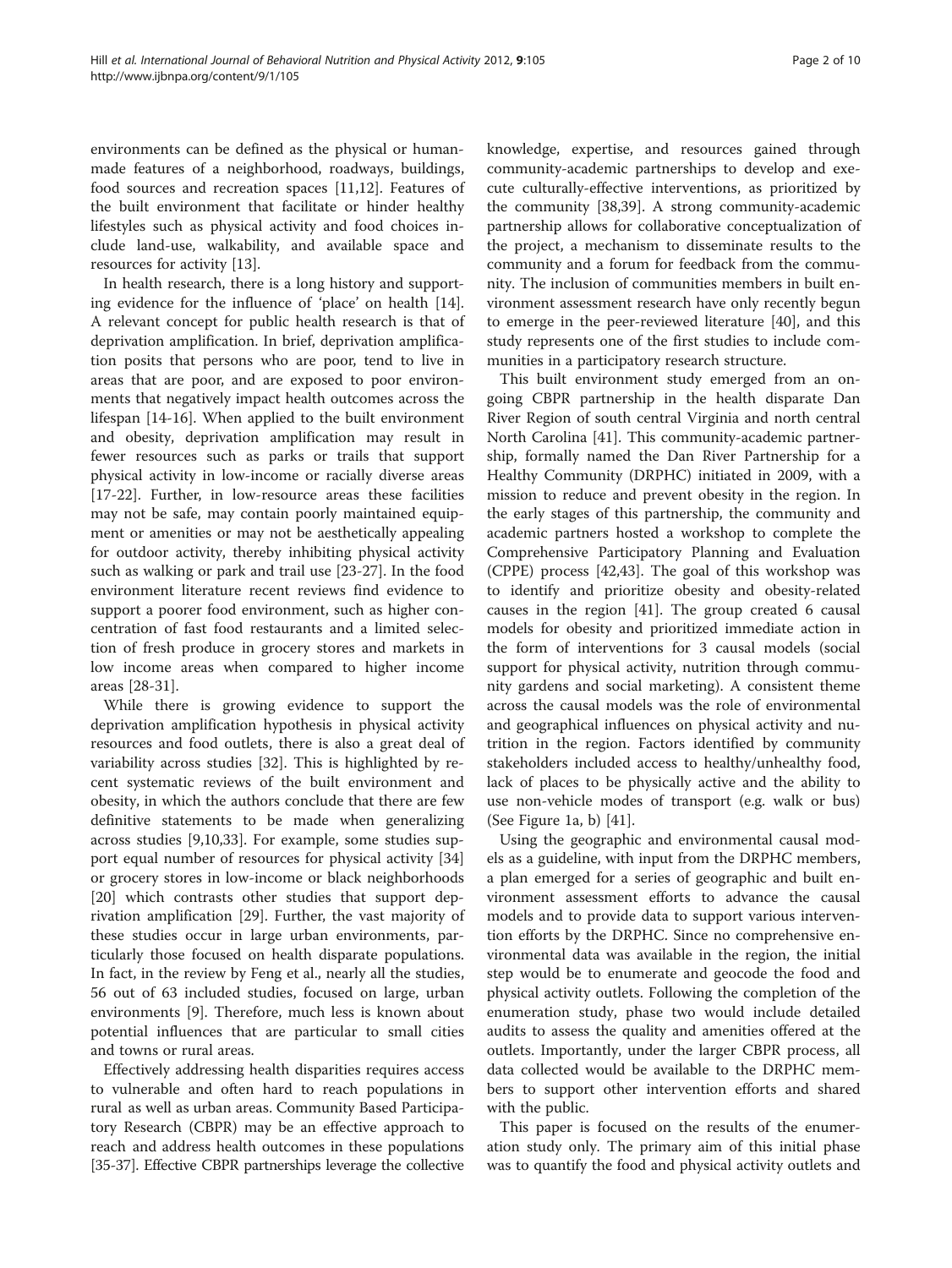<span id="page-2-0"></span>

to determine if particular areas and/or populations are indeed at a greater disadvantage when considering access to these resources. To guide this inquiry we made several hypotheses which were guided by the current literature and informed by the discussions that occurred during the CPPE workshop and subsequent DRPHC meetings. First, we tested for between block group differences in walkability, food outlets and physical activity outlets. Specifically, we hypothesized that lower income and racially diverse block groups would have fewer food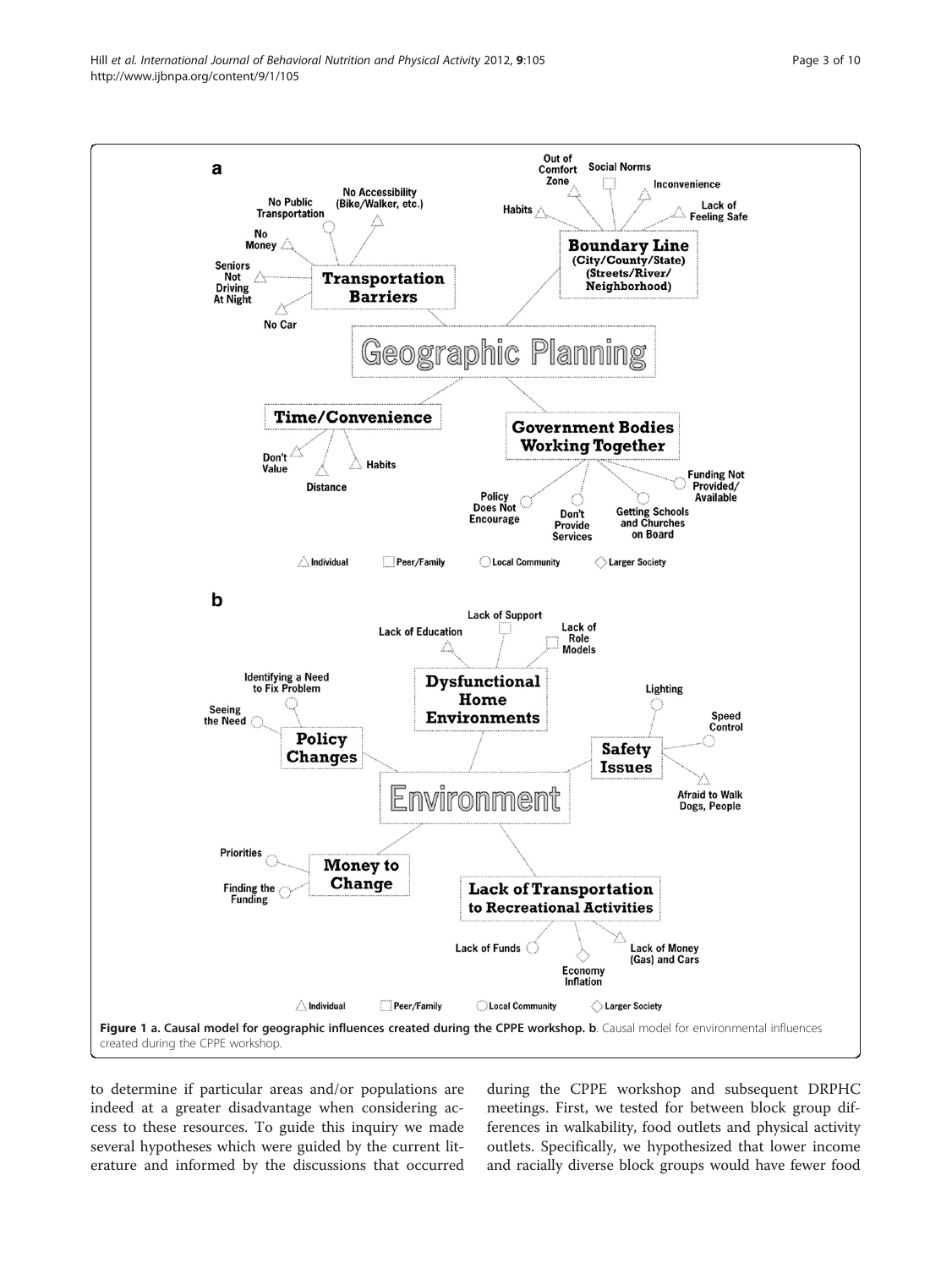outlets, including fewer grocery stores and fewer physical activity outlets. We further hypothesized that walkability, as defined by a computed walkability index, would be lower in the lower income block groups.

#### Methods

Virginia Tech Institutional Review Board has reviewed and approved all study activities.

#### Study area

The Dan River region is situated in south central Virginia and north central North Carolina and includes Pittsylvania, Henry, and Caswell counties. Historically, this predominately rural area relied largely on agriculture, manufacturing, and textile mills for its economic foundation. In recent years, much of the manufacturing and textile jobs have disappeared, creating a dire employment situation with unemployment rates between 12–19% which exceeds the state average and national averages [\[44\]](#page-9-0). The city of Danville is the largest city in the region, with a population of about 45,000. Danville is the economic hub of the region, where many of the regions' services are located (e.g. retail, healthcare, higher education centers). An estimated 20% of the residents in Danville are over the age of 65, 44% are black, and 20% are living below the FPL [\[45,46](#page-9-0)]. According to the Virginia Health Equity Report, low socio-economic status (SES), rural, and African American populations in the state consistently experience higher mortality rates and poorer health status across a variety of outcomes (e.g. heart disease, cancer, infant mortality, diabetes mellitus) when compared to higher SES, urban and nonblack Virginians [[4,](#page-8-0)[45\]](#page-9-0). This is one of the most health disparate regions in the Commonwealth [[4,](#page-8-0)[45\]](#page-9-0).

#### Data collection

#### Census data

Given that the City of Danville is the only regional city; our initial efforts were restricted to within Danville city limits. The 2000 U.S. census divides Danville in 14 census tracts, and subdivides the tracts into 39 block groups. Socio-demographic and economic characteristics by census tract and block groups were compiled from the 2000 United States Census summary files (SF), in particular, SF1 and SF3 variables. SF1 and SF3 files include variables such as race/ethnicity, the number of female-headed households, education level, and other socio-economic indicators. Census data indicate that the city of Danville is approximately 48% Black and 47% White, therefore race/ethnicities other than black or white were dropped due to empty cells. Given the near even split of race in our study area, we define block group race as predominately Black, predominately White or mixed. After considering the distribution of race

within block groups, we conducted sensitivity analyses to determine the appropriate cut-points to classify the block groups. Block groups with a single race > 55% were classified as predominately Black or White. Block groups with a more equal distribution, >45/<55% were categorized as 'mixed'. Median family income was categorized by deciles. The four lowest deciles for income  $(1 - 4)$ were attributed as "low income", while the four highest deciles  $(7 - 10)$  were attributed as "high income", and the fifth and sixth deciles were attributed as "middle income" [[47](#page-9-0)].

#### Enumeration of food outlets and physical activity resources

To better understand the built environment, a database of food establishments and physical activity resources was created. Retail food outlets and restaurants were identified, enumerated, and classified based on the Nutrition Environment Measures Survey (NEMS) [\[48,49](#page-9-0)]. Lists of city and county food permits were matched against lists of outlets from the City of Danville Office of Economic Development. The establishments on the lists were verified using a variety of sources and methods including online searches, telephone calls and drive by visualization to ensure that only those still in operation were included. Further, only establishments that were open to the public were included in this study. Stores were classified into two categories (grocery store and convenience store) and restaurants were classified into three categories (fast casual, fast food and sit down) [[48,49\]](#page-9-0). The City of Danville Office of Economic Development provided initial data on public indoor and outdoor recreation sites. Online business directories provided information on private recreation facilities. Addresses for all food and physical activity outlets were geocoded and mapped.

#### Walkability index

A walkability index was calculated for each block group based on work by Saelens et al. (2003) and Frank et al. (2003) and supported by several empirical studies [[12,](#page-8-0)[47,50-54\]](#page-9-0). This walkability index was well suited for our study as it makes use of publicly available U.S. Census data and road network files, along with other GISbased data that is typically available from urban planning or transportation departments, even in smaller municipalities [[12,](#page-8-0)[47](#page-9-0)]. Further, there are other studies that support the walkability index and its variants based on locally available data [[12](#page-8-0),[50](#page-9-0),[52](#page-9-0)-[54\]](#page-9-0).

The walkability index components are defined and calculated as follows. Intersection density is established as the number of true intersections (at least 3 connecting road segments) per block group acre [\[47\]](#page-9-0). In addition to removing non-true intersections prior to calculating intersection density, we also removed the non-walkable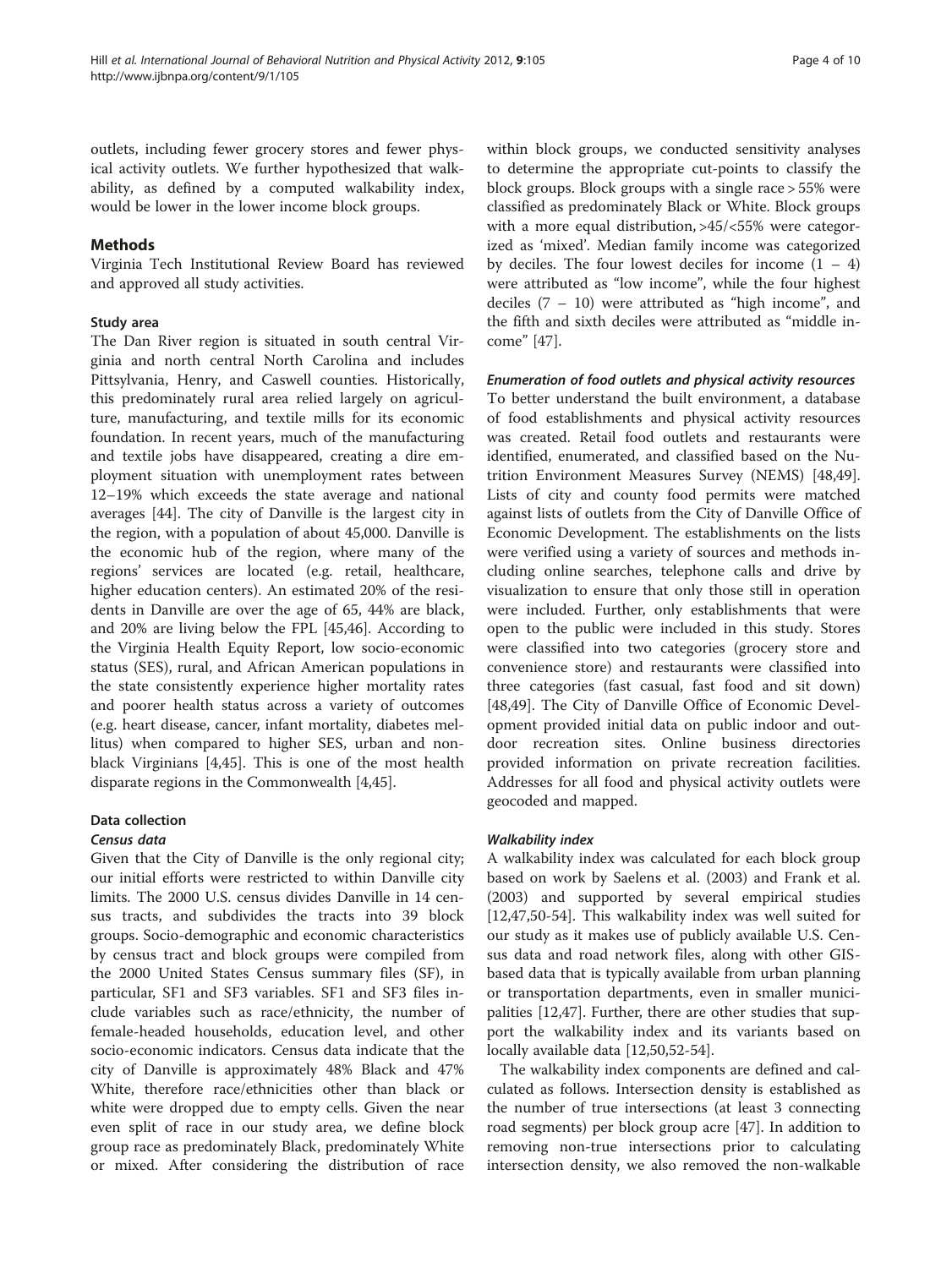intersections that result from cloverleaf highway intersections (interconnecting highway on and off ramps). Residential density is defined as the number of residential buildings per residential acre for a block group [\[47](#page-9-0)]. Using available land use data, we calculated the acreage of residentially zoned areas per block group as well as the number of building footprints that fell in these areas to determine residential density. Finally, land use mix consists of a diversity score for the square footage of buildings classified under different uses. The classifications available for land use data in our study area resulted in 4 land use categories: institutional, office, residential and retail/commercial [\[12](#page-8-0)[,47,54](#page-9-0)]. Land use data are used to classify building footprints into their respective categories. We then calculated the square footage of buildings and summarize them by land use category to generate the land use mix score for each block group using this equation:

Land use mix  $= 1 - [(Office \text{ sq.fit.}/Total \text{ sq.fit.})^2 +$  $(Institutional sq.fit./Total sq.fit.)<sup>2</sup> +$ (Residential sq.ft./Total sq.ft.)<sup>2</sup>]

All component values (intersection density, residential density, and land use mix) are converted to z-scores before calculating the walkability index for each block group with the formula from Frank et al [\[47\]](#page-9-0).

Walkability Index =  $(2 \times$  intersection density)+

residential density  $\frac{1}{1}$  land use mix

Following the work of Frank et al. [\[12,](#page-8-0)[47\]](#page-9-0), we developed a geographic information system (GIS) to calculate a walkability index as a continuous score by census block group for our study area. Data layers used for the walkability index calculation include: census block groups, road network, land use, and building footprints. All data are available through either the US Census Bureau website [\(www.census.gov\)](http://www.census.gov) or the city of Danville website [\(www.danville-va.gov](http://www.danville-va.gov)).

#### Analyses

Statistical analyses were performed using SPSS 18.0™ ArcGIS 9.3™ and GeoDa [[55](#page-9-0)] software. A one-way multivariate analysis of variance (MANOVA) was used to determine if there was a significant difference in the number of food establishments, PA outlets, and walkability by block group of low, middle, and high socioeconomic status. Subsequently, Cohen's d was calculated to evaluate the effects sizes between block groups.

In addition to testing for differences in absolute numbers, we conducted a spatial analysis to determine

patterning among block groups. Spatial autocorrelation describes the distribution of a variable, or the distribution of the relationship between two variables, over space. The pattern of a variable can be clustered, where high (low) values occur near other high (low) values, or dispersed where high (low) values occur near low (high) values, or the pattern could be random [\[56](#page-9-0)]. To determine if the spatial patterns of each variable were clustered, we measured the spatial autocorrelation using GeoDa software for walkability, income, fast food outlets per acre (FF/acre), grocery stores per acre (GS/acre), convenience stores per acre (CS/acre), and the percent of block group devoted to parks (% parks). To compare the level of a variable in one block group to that of the second variable in neighboring block groups we conducted a bivariate analysis. This analysis determines if the spatial patterns are clustered, dispersed or random between income and FF/acre, GS/acre, CS/acre, and% parks [[57\]](#page-9-0). For example, the bivariate analysis determines if block groups with high income are next to block groups with a high or low number of fast food outlets per acre. To determine the statistical significance of each Moran's I calculation, GeoDa calculates a pseudo p-value based on different permutations of a dataset [[57\]](#page-9-0). We ran a series of 999 different permutations with randomized versions of our dataset, and if the Moran's I for our observed dataset was higher than the randomized Moran's I calculations 95% of the time, the Moran's I is considered to be statistically significant ( $\alpha$  = 0.05) according to the calculated pseudo p-value [\[57](#page-9-0)].

## Results

### Enumeration

In total, there are 49 stores, 160 restaurants and 79 physical activity outlets. Table [1](#page-5-0) shows the distribution of the outlets by block group based on income and race categories. The walkability index ranges from −5.64 to 5.23 with a median score of −0.21. Higher index values indicate higher walkability. Block groups with higher scores are more walkable based on this index. The MANOVA (Table [2\)](#page-6-0) shows that only the number of restaurants differed by income for block groups  $(p = .009)$ . However, Levene's test for homogeneity of variance was significant ( $p = 0.00$ ) indicating that equal variance is not assumed between the block groups. Therefore, the posthoc tests do not show any significance between counts of restaurants by block groups. Other variables did not differ significantly by block group (Walkability Index,  $p = 0.106$ ; PA outlets,  $p = 0.572$ . Count of stores,  $p = 0.111$ ). However, in some cases the Cohen's d effect size was large (See Table [2](#page-6-0)). These large effect sizes suggest that differences may indeed exist between block groups, but there may be a lack of power to detect statistical differences. There were no significant differences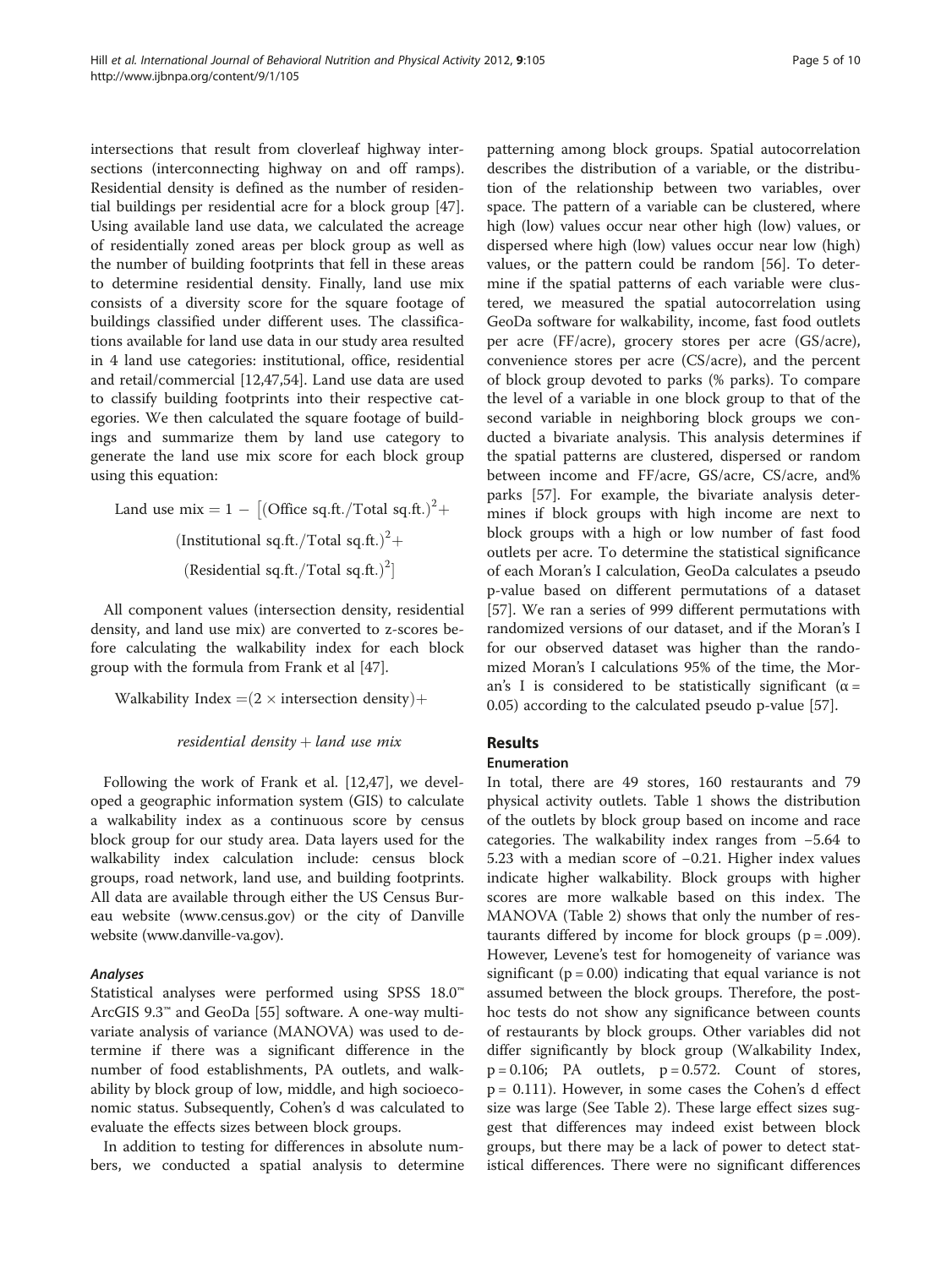<span id="page-5-0"></span>

| Income* | Race** | CT-BG      | Restaurants         |                     |                     | <b>Stores</b>       |                     | PA                  | Walkability***      |         |
|---------|--------|------------|---------------------|---------------------|---------------------|---------------------|---------------------|---------------------|---------------------|---------|
|         |        |            | FC                  | FF                  | SD                  | ${\sf SP}$          | GS                  | <b>CS</b>           | outlets             |         |
| Low     | White  | CT 12 BG 2 | $\mathbf 0$         | $\circ$             | $\circ$             | 0                   | $\mathsf{O}\xspace$ | $\circ$             | $\circ$             | $-5.26$ |
|         | Black  | CT 3 BG 2  | $\circ$             | $\mathbf{1}$        | $\mathbf 0$         | $\overline{0}$      | $\mathbf{1}$        | $\circ$             | $\circ$             | 4.71    |
|         |        | CT 3 BG 3  | 0                   | $\mathbf{1}$        | $\mathbf{1}$        | $\mathbf 0$         | $\mathbf 0$         | $\mathbf{1}$        | 5                   | 2.25    |
|         |        | CT 4 BG 1  | $\mathbf 0$         | $\circ$             | $\mathbf 0$         | $\circ$             | $\mathbf{1}$        | $\overline{2}$      | $\mathsf{O}\xspace$ | 0.89    |
|         |        | CT 4 BG 2  | $\mathbf 0$         | $\mathbb O$         | $\mathbf 0$         | $\mathbb O$         | $\mathbf{1}$        | $\circ$             | $\mathsf{3}$        | $-1.78$ |
|         |        | CT 5 BG 1  | $\mathbf{1}$        | $\mathbf{1}$        | $\mathbf{1}$        | $\mathbf{1}$        | $\overline{2}$      | $\circ$             | $\mathbf{1}$        | 4.50    |
|         |        | CT 5 BG 2  | 0                   | $\mathbf{1}$        | $\mathbf{1}$        | $\circ$             | $\mathsf{O}\xspace$ | $\overline{2}$      | 3                   | 2.80    |
|         |        | CT 6 BG 1  | $\overline{2}$      | $\circledcirc$      | $\mathbf 0$         | $\mathbf 0$         | $\overline{0}$      | $\mathbf 0$         | 5                   | 2.64    |
|         |        | CT 6 BG 3  | $\mathbf 0$         | $\circ$             | $\mathbf 0$         | $\mathsf{O}\xspace$ | $\mathsf{O}\xspace$ | $\mathbf{1}$        | $\overline{2}$      | 2.65    |
|         |        | CT 6 BG 4  | 0                   | $\mathbb O$         | $\mathbf 0$         | $\circ$             | $\mathbf{1}$        | $\mathbf{1}$        | $\mathbf{1}$        | 4.80    |
|         |        | CT 10 BG 1 | 0                   | $\mathsf{O}\xspace$ | $\overline{2}$      | $\circ$             | $\mathbf{1}$        | $\mathbf{1}$        | $\mathbf{3}$        | $-0.21$ |
|         |        | CT 11 BG 1 | $\circ$             | $\circ$             | $\mathsf{O}\xspace$ | $\circ$             | $\mathbf 0$         | $\circ$             | $\mathsf{O}\xspace$ | $-0.88$ |
|         |        | CT 11 BG 2 | $\mathbf{1}$        | $\mathbf{1}$        | $\mathbf 0$         | $\circ$             | 0                   | $\circ$             | $\mathsf{O}\xspace$ | 2.95    |
|         | Mixed  | CT 4 BG 3  | $\mathbf 0$         | $\mathbb O$         | $\mathbf 0$         | $\circledcirc$      | $\mathbf{1}$        | $\circ$             | $\mathbf{1}$        | 1.90    |
|         |        | CT 4 BG 4  | $\mathbf{1}$        | $\mathbb O$         | $\mathbf{1}$        | $\circledcirc$      | $\mathbf 0$         | $\circ$             | $\overline{4}$      | $-2.62$ |
| Middle  | White  | CT 2 BG 3  | $\mathbf{1}$        | $\overline{2}$      | $\overline{7}$      | $\circ$             | $\mathbf{1}$        | $\mathbf{1}$        | $\overline{2}$      | 1.49    |
|         |        | CT 3 BG 1  | $\circ$             | $\circ$             | $\mathbf 0$         | $\circ$             | $\circ$             | $\circ$             | $\overline{2}$      | 1.72    |
|         |        | CT 8 BG 1  | 9                   | 16                  | 26                  | $\overline{3}$      | $\overline{3}$      | $\overline{3}$      | $\mathsf{O}\xspace$ | $-2.55$ |
|         |        | CT 8 BG 2  | $\mathbf{1}$        | $\mathbf{3}$        | $\overline{3}$      | $\mathbf{1}$        | $\mathbf 0$         | $\overline{2}$      | $\mathbf{1}$        | 0.00    |
|         |        | CT 9 BG 2  | $\mathbf 0$         | $\mathbb O$         | $\overline{2}$      | $\mathbb O$         | $\mathbf 0$         | $\overline{2}$      | $\mathsf{O}\xspace$ | $-3.18$ |
|         |        | CT 10 BG 2 | 0                   | $\circ$             | $\mathbf 0$         | $\circledcirc$      | $\mathbf 0$         | $\circ$             | $\overline{4}$      | $-1.20$ |
|         | Black  | CT 2 BG 1  | 1                   | 10 <sup>°</sup>     | 6                   | 0                   | 0                   | $\mathbf{1}$        | $\circ$             | $-0.52$ |
|         |        | CT 6 BG 2  | $\circ$             | $\circ$             | $\mathbf{1}$        | $\circ$             | $\circ$             | $\circ$             | $\mathsf{O}\xspace$ | 3.48    |
|         | Mixed  | CT 13 BG 1 | $\overline{2}$      | 8                   | 5                   | $\circ$             | $\overline{2}$      | 5                   | 18                  | $-2.79$ |
| High    | White  | CT 1 BG 2  | $\overline{2}$      | $\overline{2}$      | $\mathsf{O}\xspace$ | $\mathbb O$         | $\mathbf 0$         | $\mathbf{1}$        | $\mathsf{O}\xspace$ | 0.60    |
|         |        | CT 1 BG 3  | 0                   | $\mathsf{O}\xspace$ | $\mathbf{1}$        | $\circ$             | $\mathbf 0$         | $\circ$             | 3                   | 3.40    |
|         |        | CT 2 BG 2  | $\mathsf{O}\xspace$ | $\overline{4}$      | $\mathsf{O}\xspace$ | $\circ$             | $\mathsf{O}\xspace$ | $\mathbf{1}$        | $\overline{2}$      | $-0.42$ |
|         |        | CT 7 BG 1  | $\mathbf 0$         | $\circ$             | $\mathbf 0$         | $\circledcirc$      | $\mathsf{O}\xspace$ | $\circ$             | 5                   | 4.13    |
|         |        | CT 7 BG 2  | $\mathbf{1}$        | $\mathbf{1}$        | $\mathbf{1}$        | $\circledcirc$      | $\mathbf 0$         | $\circ$             | 6                   | 0.33    |
|         |        | CT 7 BG 3  | $\overline{2}$      | $\mathsf{3}$        | $\overline{3}$      | $\mathbb O$         | $\mathbf 0$         | $\mathsf{O}\xspace$ | $\boldsymbol{0}$    | 5.23    |
|         |        | CT 8 BG 3  | $\mathbf{1}$        | $\mathbf 0$         | $\mathbf{1}$        | $\mathsf{O}\xspace$ | $\mathbf 0$         | 0                   | 0                   | $-3.20$ |
|         |        | CT 9 BG 1  | $\mathbf 0$         | $\mathbf{1}$        | $\mathbf{1}$        | $\circledcirc$      | $\mathbf{1}$        | $\mathbf{3}$        | $\mathbf{1}$        | $-3.36$ |
|         |        | CT 11 BG 3 | 0                   | 0                   | $\mathbf{1}$        | 0                   | 0                   | 0                   | 2                   | $-4.29$ |
|         |        | CT 12 BG 1 | 0                   | $\mathbf{1}$        | $\overline{2}$      | $\circ$             | $\overline{0}$      | $\circ$             | $\mathbf 0$         | $-5.31$ |
|         |        | CT 14 BG 1 | 0                   | $\circ$             | $\mathsf{O}\xspace$ | $\mathsf{O}\xspace$ | $\mathbf{1}$        | $\mathbf{1}$        | 0                   | $-5.64$ |
|         |        | CT 14 BG 2 | 0                   | $\circ$             | $\mathbf{1}$        | $\circ$             | $\mathbf 0$         | $\mathbf{1}$        | 3                   | $-4.43$ |
|         | Mixed  | CT1BG1     | $\mathbf{1}$        | $\overline{4}$      | $\overline{2}$      | $\circ$             | 0                   | $\overline{2}$      | 0                   | $-0.89$ |
|         |        | CT 1 BG 4  | $\circ$             | $\circ$             | 0                   | $\circ$             | $\mathsf{O}\xspace$ | $\mathsf{O}\xspace$ | $\overline{2}$      | $-1.14$ |
|         |        | CT 9 BG 3  | 0                   | $\circ$             | $\circ$             | $\circ$             | $\mathbf{1}$        | $\mathbf{1}$        | 0                   | $-0.82$ |

CT = census tract; BG = block group.

\*Income: Income was categorized into deciles with the four lowest deciles (1–4) categorized as "Low", the middle two deciles (5–6) categorized as "Middle", and the highest four deciles (7–10) categorized as High".

\*\*Race: Race was categorized by the dominant race for the block group. Any block group with a race >55% was classified based on that race. Any block group with a 45–55% race was classified as "Mixed".<br>\*\*\*Walkability Index is based on sum of z-scores and ranges from −5.64 to 5.23. Higher positive scores reflect increased walkability.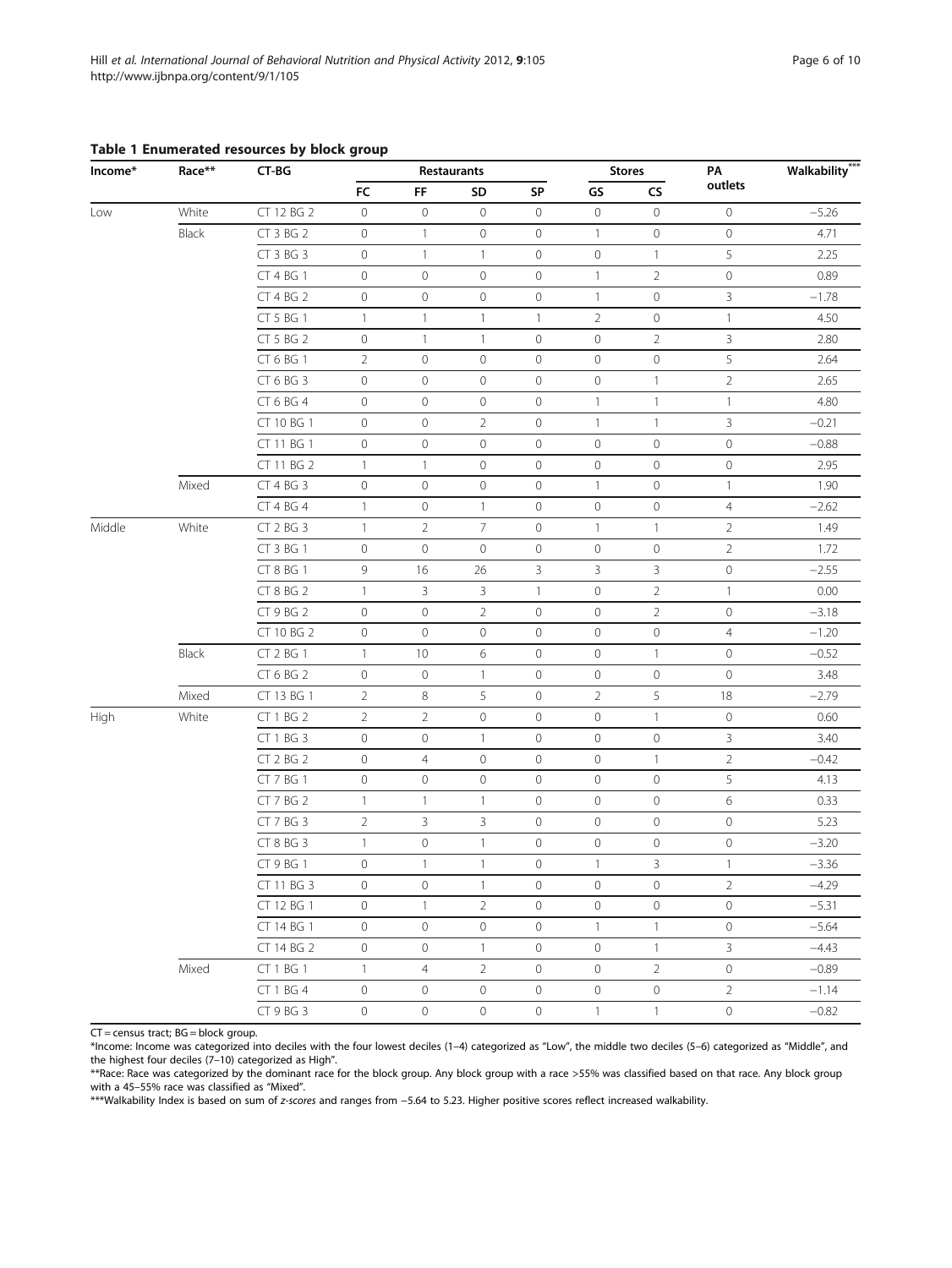<span id="page-6-0"></span>Table 2 Results from MANOVA and effect sizes by block group income

| Variable                         | F    | Sig     | Mean   | SD   | Cohen's d |
|----------------------------------|------|---------|--------|------|-----------|
| Walkability Index                | 2.39 | .106    |        |      |           |
| Low Income                       |      |         | 1.4    | 2.6  |           |
| Medium Income                    |      |         | $-1.0$ | 2.9  |           |
| High Income                      |      |         | $-1.4$ | 3.9  |           |
| Low to Medium Income             |      |         |        |      | 0.87      |
| Low to High Income               |      |         |        |      | 0.84      |
| Medium to High Income            |      |         |        |      | 0.11      |
| PA outlet (Count)                | 0.57 | .572    |        |      |           |
| Low Income                       |      |         | 1.7    | 1.8  |           |
| Medium Income                    |      |         | 2.7    | 4.4  |           |
| High Income                      |      |         | 1.3    | 2.4  |           |
| Low to Medium Income             |      |         |        |      | 0.19      |
| Low to High Income               |      |         |        |      | 0.30      |
| Medium to High Income            |      |         |        |      | 0.40      |
| Food Outlet: Stores (Count)      | 2.34 | .111    |        |      |           |
| Low Income                       |      |         | 1.1    | 0.9  |           |
| Medium Income                    |      |         | 1.8    | 2.2  |           |
| High Income                      |      |         | 0.3    | 0.8  |           |
| Low to Medium Income             |      |         |        |      | 0.88      |
| Low to High Income               |      |         |        |      | 0.41      |
| Medium to High Income            |      |         |        |      | 0.88      |
| Food Outlet: Restaurants (Count) | 5.33 | $.009*$ |        |      |           |
| Low Income                       |      |         | 2.2    | 4.0  |           |
| Medium Income                    |      |         | 6.2    | 13.5 |           |
| High Income                      |      |         | 4.0    | 2.8  |           |
| Low to Medium Income             |      |         |        |      | 0.52      |
| Low to High Income               |      |         |        |      | 0.39      |
| Medium to High Income            |      |         |        |      | 0.23      |

\*While the MANOVA is significant for this variable, the post-hoc tests were not significant based on Levene's test for equality of variance.

based on racial composition of block groups (e.g. predominately white, predominately black, or mixed race; data not shown).

#### Spatial analyses

The univariate spatial autocorrelation analysis indicated that the spatial pattern of three variables, walkability, income, and the percentage of convenience stores per acres are statistically significant (Table 3). Since the Moran's I value is positive in each case, a clustered spatial pattern of each variable is suggested by the analysis, where block groups with high walkability, income, and percentage of convenience stores per acre are clustered near other block groups with high values of those variables.

According to the bivariate spatial autocorrelation analysis (Table 4), the relationship between income and two

|  |                                                                         | Table 3 Results of the univariate spatial autocorrelation |  |
|--|-------------------------------------------------------------------------|-----------------------------------------------------------|--|
|  | analysis, <i>italics</i> = statistically significant ( $\alpha$ = 0.05) |                                                           |  |

| Variable*                  | Moran's I | Pseudo p-value  |  |  |
|----------------------------|-----------|-----------------|--|--|
| Walkability                | 0.50      | 0.001           |  |  |
| Income                     | 0.21      | $0.010 - 0.017$ |  |  |
| Fast Food per acre         | 0.11      | 0.067-0.082     |  |  |
| Grocery Stores per acre    | $-0.04$   | 0.459-0.488     |  |  |
| Convenience Store per acre | 0.19      | 0.014-0.023     |  |  |
| % parks                    | $-0.03$   | 0.519-0.564     |  |  |
|                            |           |                 |  |  |

\*% parks = percent of block group devoted to parks.

variables, percentage of grocery stores per acre and percentage of convenience stores per acre, in neighboring block groups has a statistically significant spatial pattern. Moran's I in both cases is negative, suggesting that the spatial pattern is dispersed. Block groups with high incomes are next to block groups with a low percentage of grocery stores per acre and a low percentage of convenience stores per acre.

#### **Discussion**

While there is growing evidence that living in disadvantaged areas is associated with environments that include reduced access to healthful and affordable food and places to be physically active [\[8,32,](#page-8-0)[58,59\]](#page-9-0), recent reviews also point out that there is variability across studies which limits the extent to which definitive conclusions may be drawn [\[9,10,33](#page-8-0)]. Supporting deprivation amplification in food environments, Morland and colleagues [[60,61\]](#page-9-0) found that low income and racially diverse neighborhoods have lower quality and higher priced produce. Other research demonstrates increased density of fast food outlets and higher availability of poor food choices (e.g. fast food) in low income areas [[28](#page-8-0)[,62,63](#page-9-0)]. However, we did not find differences in resource availability for food outlets by block group income. Based on the analyses conducted here, the number of outlets is equally distributed between high and low income block groups. While we found no differences in the absolute number of food outlets between the block groups, there could be variability in the quality and price of food options available to residents.

Table 4 Results of the bivariate spatial autocorrelation analysis, comparing each variable with income, *italics* = statistically significant ( $\alpha$  = 0.05)

| Variable*                             | Moran's I | Pseudo p-value  |
|---------------------------------------|-----------|-----------------|
| Fast Food per acre and income         | 0.08      | $0.101 - 0.137$ |
| Grocery Store per acre and income     | $-0.19$   | $0.001 - 0.003$ |
| Convenience Store per acre and income | $-0.23$   | $0.002 - 0.007$ |
| % parks and income                    | 0.08      | 0.080-0.108     |

\*% parks = percent of block group devoted to parks.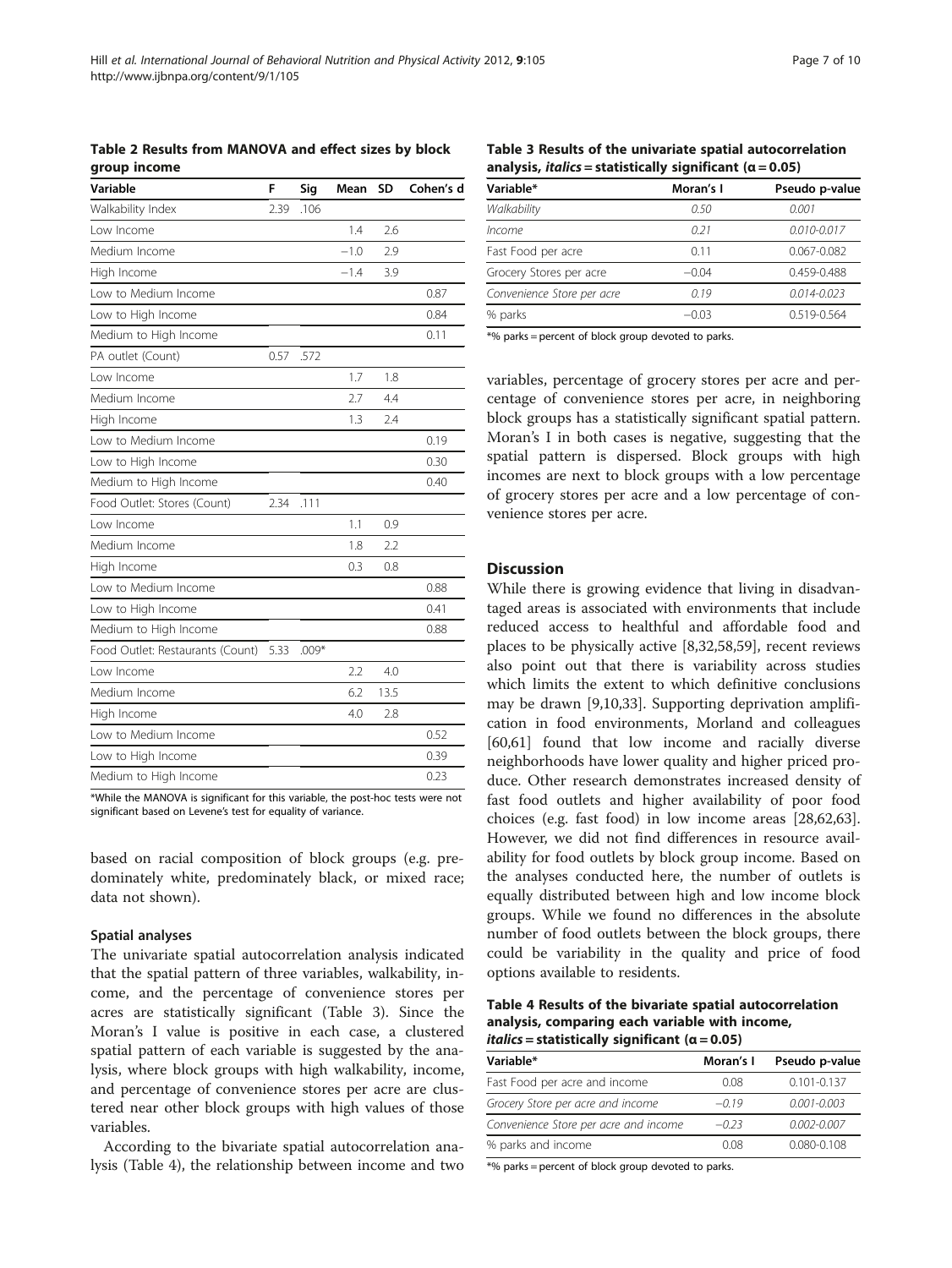Similarly, many research studies find support for deprivation amplification related to physical activity resources such that fewer physical activity resources exist in low-income minority communities [\[8](#page-8-0),[17,34](#page-8-0)[,59,64](#page-9-0)]. When considering outlets and opportunities for physical activity, we again found no statistically significant differences in the number available to residents. Estabrooks et al. (2003) found that although the number of facilities was equal, there were fewer low-cost or free resources available in low income areas [\[34\]](#page-8-0). Therefore, it may be important to determine if the resources for physical activity in these block groups are equitable in terms of cost and services offered. Additionally, there may be issues related to safety and aesthetics of a space that reduce the likelihood of outdoor activity [\[13,22,31](#page-8-0)[,59,65](#page-9-0)-[67](#page-9-0)]. Moore and colleagues [[20\]](#page-8-0) found that outside, public areas conducive to physical activity (e.g. parks and trails) are of lower quality, lower perceived safety, broken or inadequate equipment in low income areas [[20](#page-8-0)]. Assessing the quality, condition, safety and general amenities of public parks and trail systems available to residents would be important as well to determine if resources are equitably dispersed. Safety and aesthetics are key determinants for walking behavior and assessing this could provide information for potential strategies to increase walking for fitness, transportation and on short trips.

It is important to note the limitations of this study. This is a small regional city set in a rural health disparate region; therefore, the results found here may not be generalizable to other areas. The fact that we find no differences between block groups could be due to statistical power as there are only 39 block groups in the city. However, this analysis includes all available block groups and all available outlets within the city, not a sample; therefore it represents what is truly available to the residents. Given that fewer studies in the built environment literature are focused in rural environments [\[9](#page-8-0)], our methods may be important for other researchers considering rural populations or small to mid-size cities. For the outlets identified in this study, systematic audits to assess features such as quality and prices are currently underway. Further, efforts to enumerate food outlets and physical activity resources in the outlying counties and smaller towns in the region will begin in early 2012, importantly allowing us to explore possible differences between residents of Danville and those in the outlying rural areas. Since our work occurs under a larger CBPR process, this enumeration study represents a critical first phase in building a contextual overview to support on-going efforts to reduce obesity by the DRPHC. To honor the CBPR process, a subcommittee of the DRPHC will be established to assist in determining additional avenues for dissemination of these findings to the region and to determine the overall

utility of the data. It is anticipated that the results from this and future geographic and built environment studies in the region will assist the DRPHC in engaging local planning officials to inform policy decisions to positively impact health of all residents in the region.

### Conclusions

As the body of literature on obesogenic environments continues to evolve there is not a 'typical' profile that fits all low-income or health disparate populations. Further, conclusions differ across settings, populations and behaviors (e.g. physical activity or food environments). Therefore, efforts to understand and explore the potential influence of the built environment on food availability and choice or physical activity in a given population need to be locally generated. While this smaller lens is not typical for public health, it allows for the creation of a contextual reality regarding food and physical activity environments that is relevant to the population under study. Other community coalitions could consider starting with a similar enumeration approach, as this type of contextual information can inform local stakeholders, policy makers and residents to determine next steps as well as which types of interventions may be most effective in their region. Under the larger CBPR process, this enumeration study advances the causal models set forth by community members to address obesity by providing an overview of the food and physical activity environment in the Dan River Region. This will aid many community-academic partners as they pursue intervention strategies targeting obesity. In light of the CBPR process, the lack of statistical significance of these findings is really a moot point. This data reflects the context of available resources from which to plan and implement future health promotion activities in the region for this group of community stakeholders.

#### Competing interests

The authors declare that they have no competing interests.

#### Authors' contributions

JH, KK and JZ conceptualized and drafted the paper. Each author contributed to further development and revisions of the paper, and approved the final submission. Each author assumed a unique role in execution of this research including: JH and JZ secured grant funding for the project and conceptualized the study design; CL and CC each participated in data acquisition and analysis; KK and CL provide GIS and spatial expertise; CC provided project and data management support. All authors read and approved the final manuscript.

#### Acknowledgements

The project described was supported in part by funding from the Fralin Life Science Institute at Virginia Tech and the Virginia Foundation for Healthy Youth. The content is solely the responsibility of the authors and does not necessarily represent the official views of the Virginia Foundation for Healthy Youth or Fralin Life Science Institute. The authors would like to recognize contributions to this effort from students who assisted in data acquisition and verification. Further, we would like to extend our appreciation to our community partners and the Dan River Partnership for a Healthy Community (DRPHC).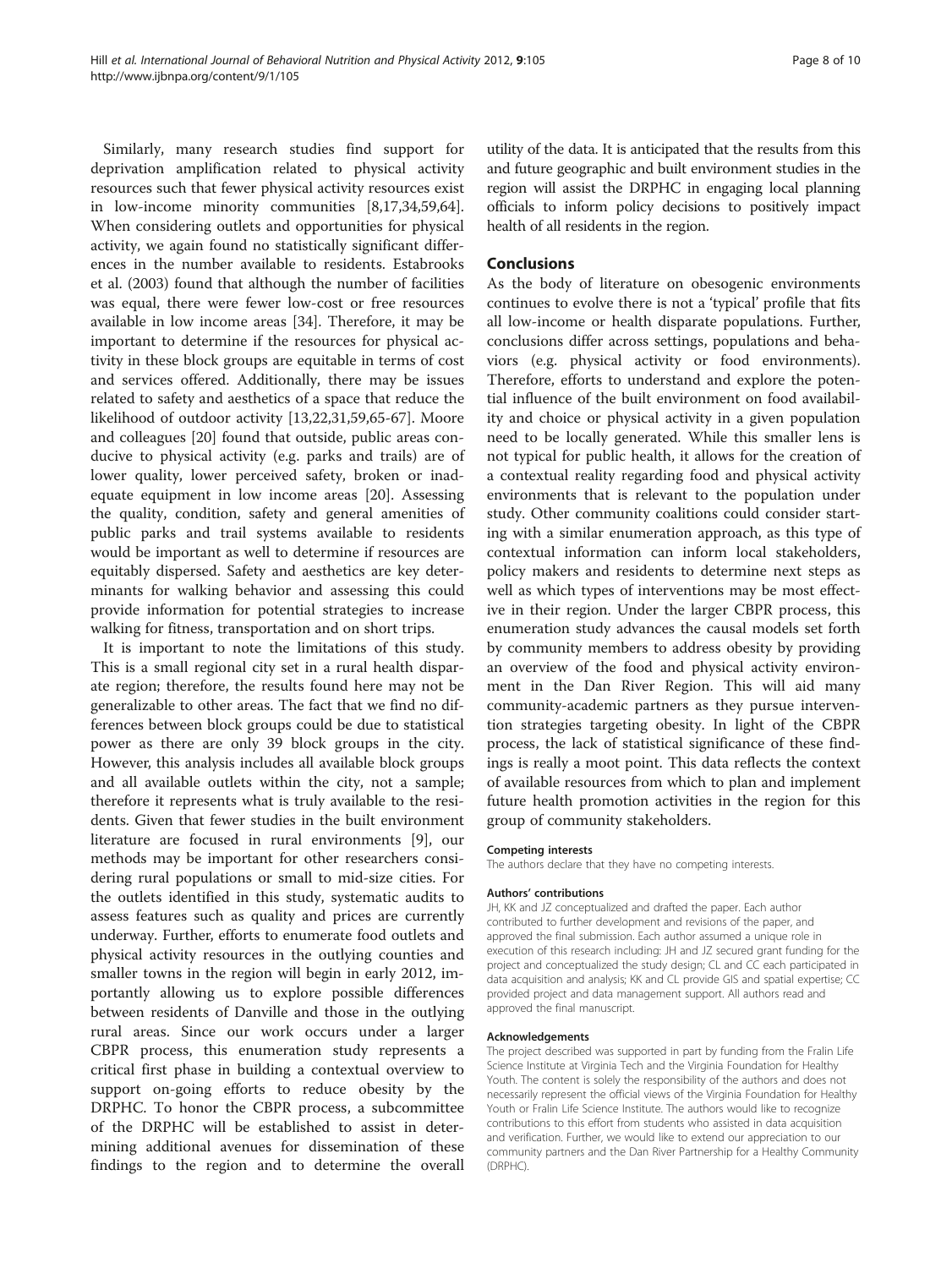#### <span id="page-8-0"></span>Author details

<sup>1</sup>Department of Human Nutrition, Foods and Exercise, Integrated Life Sciences Building 23, Room 1033 (0913), 1981 Kraft Drive, Blacksburg, VA 24061, USA. <sup>2</sup> Department of Human Nutrition, Foods and Exercise, Integrated Life Sciences Building 23 (0913), 1981 Kraft Drive, Blacksburg, VA 24061, USA. <sup>3</sup>Department of Geography, 115 Major Williams Hall, Blacksburg, VA 24061, USA. <sup>4</sup>Department of Geography, 123 Major Williams Hall, Blacksburg, VA 24061, USA. <sup>5</sup>Department of Human Nutrition, Foods and Exercise, Integrated Life Sciences Building 23, Room 1034 (0913), 1981 Kraft Drive, Blacksburg, VA 24061, USA.

#### Received: 4 February 2012 Accepted: 30 August 2012 Published: 6 September 2012

#### References

- 1. Flegal KM, Carroll MD, Ogden CL, Curtin LR: Prevalence and trends in obesity among US adults, 1999–2008. J Am Med Assoc 2010, 303:235–241.
- 2. Cooper R, Cutler J, Desvigne-Nickens P, Fortmann SP, Friedman L, Havlik R, Hogelin JM, McGovern P, Morosco G, Mosca L, Pearson T, Stamler J, Stryer D, Thom T: Trends and disparities in coronary heart disease, stroke, and other cardiovascular diseases in the United States: findings of the National Conference on Cardiovascular Disease Prevention. Circulation 2000, 102:3137–3147.
- 3. Wang Y, Beydoun MA: The obesity epidemic in the United States gender, age, socioeconomic, racial/ethnic, and geographic characteristics: a systematic review and meta-regression analysis. Epidemiol Rev 2007, 2007(29):6–28.
- 4. Woolf SH, Jones RM, Johnson RE, Phillips RL Jr, Oliver MN, Bazemore A: Avertable deaths associated with household income in Virginia. Am J Public Health 2010, 100:750–755.
- Healthy People 2020. [http://www.healthypeople.gov/2020/default.aspx.](http://www.healthypeople.gov/2020/default.aspx)
- 6. Stokols D: Translating social ecological theory into guidlelines for community health promotion. Am J Health Prom 1996, 10:282–298.
- 7. Sallis JF, Owen N: Ecological models of health behavior. In Health Behavior and Health Education: Theory, Research and Practice 3rd edition. Edited by Glanz K, Rimer BK, Lewis FM. San Francisco: Jossey-Bass; 2002:462–484.
- 8. Booth KM, Pinkston MM, Poston WS: Obesity and the built environment. J Am Diet Assoc 2005, 105:S110–S117.
- Feng J, Glass TA, Curriero FC, Stewart WF, Schwartz BS: The built environment and obesity: a systematic review of the epidemiologic evidence. Health Place 2010, 16:175–190.
- 10. Leal C, Chaix B: The influence of geographic life environments on cardiometabolic risk factors: a systematic review, a methodological assessment and a research agenda. Obes Rev 2011, 12:217–230.
- 11. Handy SL, Boarnet MG, Ewing R, Killingsworth RE: How the built environment affects physical activity: view from urban planning. Am J Prev Med 2002, 23:64–73.
- 12. Frank LD, Schmid TL, Sallis JF, Chapman J, Saelens BE: Linking objectively measured physical activity with objectively measured urban form: findings from SMARTRAQ. Am J Prev Med 2005, 28:117–125.
- 13. Brownson RC, Hoehner CM, Day K, Forsyth A, Sallis JF: Measuring the built environment for physical activity: state of the science. Am J Prev Med 2009, 36:S99–S123.
- 14. Kawachi I, Berkman L: Neighbourhoods and Health. Oxford: Oxford University Press; 2003.
- 15. Kawachi I: Income inequality and health. In Social Epidemiology. Edited by Berkman LF, Kawachi I. New York: Oxford University Press; 2000:76–94.
- 16. Macintyre S, Ellaway A: Neighborhoods and health: An overview. In Neighbourhoods and Health. Edited by Kawachi I, Berkman LF. New York: Oxford University Press; 2003:20–44.
- 17. Gordon-Larsen P, Nelson MC, Page P, Popkin BM: Inequality in the built environment underlies key health disparities in physical activity and obesity. Pediatrics 2006, 117:417–424.
- 18. Powell LM, Slater S, Chaloupka FJ, Harper D: Availability of physical activity-related facilities and neighborhood demographics and socioeconomic characteristics: a national study. Am J Public Health 2006, 96:1676–1680.
- 19. Taylor WC, Floyd MF, Whitt-Glover MC, Brooks J: Environmental justice: a framework for collaboration between the public health and parks and recreation fields to study disparities in physical activity. J Phys Act Health 2007, 4:50–63.
- 20. Moore LV, Diez-Roux AV, Evenson KR, McGinn AP, Brines SJ: Availability of recreational resources in minority and low socioeconomic status areas. Am J Prev Med 2008, 34:16–22.
- 21. Abercrombie LC, Sallis JF, Conway TL, Frank LD, Saelens BE, Chapman JE: Income and racial disparities in access to public parks and private recreation facilities. Am J Prev Med 2008, 34:9–15.
- 22. Floyd ME, Spengler JO, Maddock JF, Gobster PH, Suau L: Environmental and social correlates of physical activity in neighborhood parks: an observational study in Tampa and Chicago. Leisure Sci 2008, 30:360–375.
- 23. Kaczynski AT, Henderson KA: Environmental correlates of physical activity: a review of evidence about parks and recreation. Leisure Sci 2007, 29:315–354.
- 24. Giles-Corti B, Donovan RJ: Relative influences of individual, social environmental, and physical environmental correlates of walking. Am J Public Health 2003, 93:583–1589.
- 25. Brownson RC, Baker EA, Housemann RA, Brennan LK, Bacak SJ: Environmental and policy determinants of physical activity in the United States. Am J Public Health 2001, 91:1995–2003.
- 26. Lee RE, Cubbin C, Winkleby M: Contribution of neighbourhood socioeconomic status and physical activity resources to physical activity among women. J Epid Comm Health 2007, 61:882-890.
- 27. Nasar JL: Asesssing percetions of envrionmnets for active living. Am J Prev Med 2008, 34:357–363.
- 28. Raja S, Ma CX, Yadav P: Beyond food deserts measuring and mapping racial disparities in neighborhood food environments. J Plan Educ Res 2008, 27:469–482.
- 29. Franco M, Diez-Roux AV, Nettleton JA, Lazo M, Brancati F, Caballero B, Glass T, Moore LV: Availability of healthy foods and dietary patterns: the Multi-Ethnic Study of Atherosclerosis. Am J Clin Nutr 2009, 89:897–904.
- 30. Larson NI, Story MT, Nelson MC: Neighborhood environments: disparities in access to healthy foods in the U.S. Am J Prev Med 2009, 36:74–81.
- 31. Sallis JF, Saelens BE, Frank LD, Conway TL, Slymen DJ, Cain KL, Chapman JE, Kerr J: Neighborhood built environment and income: examining multiple health outcomes. Soc Sci Med 2009, 68:1285–1293.
- 32. Macintyre S: Deprivation amplification revisited; or, is it always true that poorer places have poorer access to resources for healthy diets and physical activity? Int J Behav Nutr Phys Act 2007, 4:32.
- 33. Lovasi GS, Hutson MA, Guerra M, Neckerman KM: Built environments and obesity in disadvantaged populations. Epidemiol Rev 2009, 31:7–20.
- 34. Estabrooks PA, Lee RE, Gyurcsik NC: Resources for physical activity participation: does availability and accessibility differ by neighborhood socioeconomic status? Ann Beh Med 2003, 25:100–104.
- 35. Israel BA, Eng E, Schulz AJ, Parker EA: Methods in Community-Based Participatory Research for Health 1<sup>st</sup> edition. San Francisco: Jossey-Bass; 2005.
- 36. Minkler M: Community-based participatory research for health. San Francisco: Jossey-Bass; 2008.
- 37. Greenwood DJ, Levin M: Introduction to Action Research: Social Research for Social Change 2<sup>nd</sup> edition. Thousand Oaks: Sage Publications; 2007.
- 38. Israel BA, Schultz A, Parker EA, Becker AB: Review of community based research: assessing partnership approaches to improve public health. Annu Rev Public Health 1998, 19:173–202.
- 39. Wallerstein N, Duran B: Community-based participatory research contributions to intervention research: the intersection of science and practice to improve health equity. Am J Public Health 2010, 100:S40–S46.
- 40. Ohri-Vachaspati P, Leviton L, Bors P, Brennan L, Brownson RC, Strunk S: Strategies proposed by Healthy Kids, Healthy Communities partnerships to prevent childhood obesity. [Erratum appears in Prev Chronic Dis 2010, 8(6). [http://www.cdc.gov/pcd/issues/2012/11\\_0337.htm](http://www.cdc.gov/pcd/issues/2012/11_0337.htm).]. Prev Chronic Dis 2012, 9:100292. doi[:http://dx.doi.org/10.5888/pcd9.100292.](http://dx.doi.org/http://dx.doi.org/10.5888/pcd9.100292)
- 41. Zoellner JM, Motley MM, Wilkinson M, Jackman B, barlow ML, Hill JL: Engaging the Dan River Region to reduce obesity: application of the comprehensive participatory planning and evaluation process. Fam Community Health 2012, 35:44–56.
- 42. Ndirangu M, Perkins H, Yadrick K, West JR, Boogle ML, Avis-Williams A, Santell R, Connell CL: Conducting needs assessment using the comprehensive participatory planning and evaluation model to develop